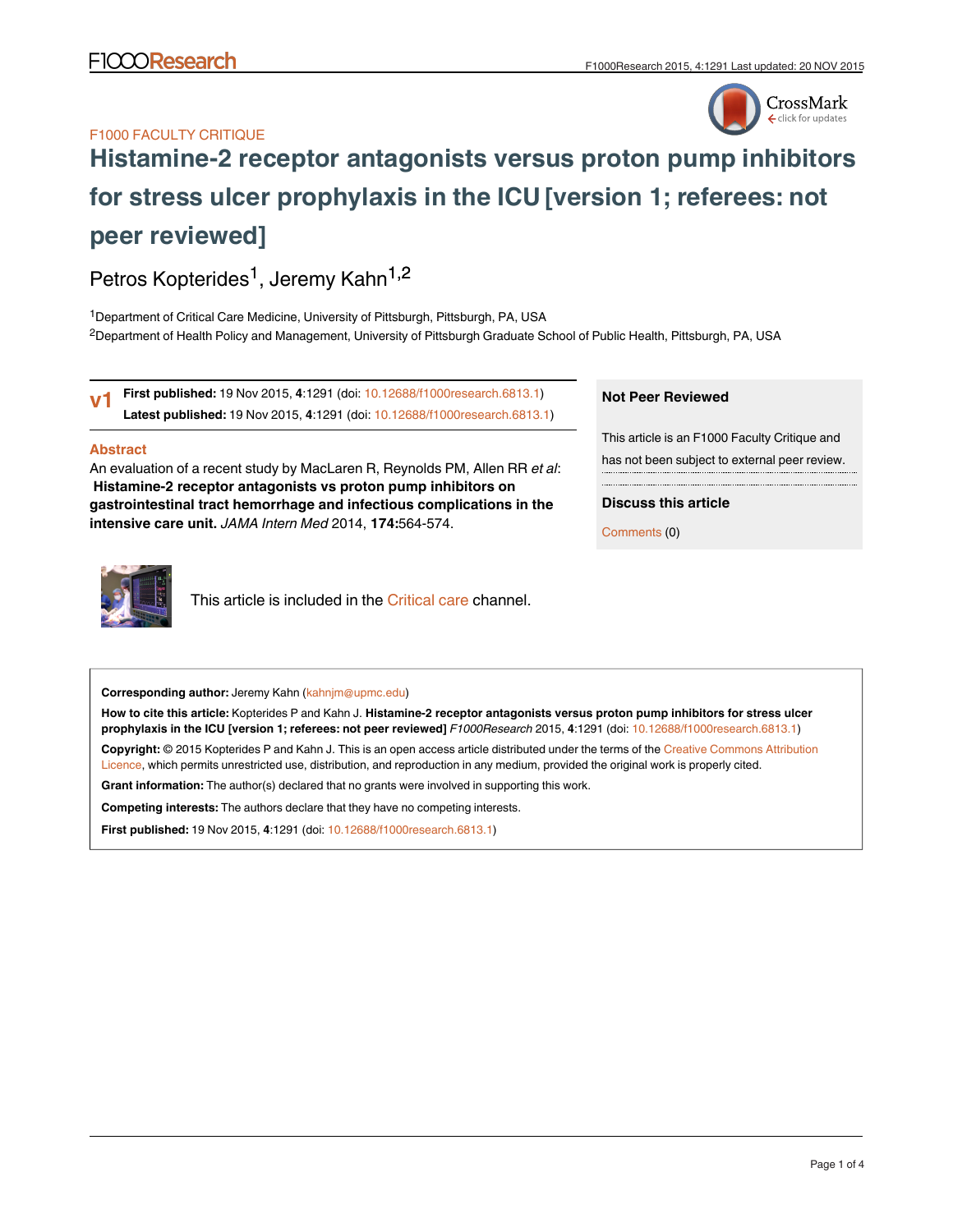## **Critique of:**

## **Citation**

MacLaren R, Reynolds PM, Allen RR: **Histamine-2 receptor antagonists vs proton pump inhibitors on gastrointestinal tract hemorrhage and infectious complications in the intensive care unit.** *JAMA Intern Med* 2014, **174**:564–574.

## **Background**

Histamine-2 receptor antagonists (H<sub>2</sub>RAs) and proton pump inhibitors (PPIs) are commonly used to prevent gastrointestinal tract (GI) hemorrhage in critically ill patients. The stronger acid suppression of PPIs may reduce the rate of bleeding but enhance infectious complications, specifically pneumonia and *Clostridium difficile* infection (CDI).

## **Methods**

#### **Objective**

To evaluate the occurrence and risk factors for GI hemorrhage, pneumonia, and CDI in critically ill patients.

#### **Design**

Retrospective, pharmacoepidemiologic, cohort study evaluating patient data voluntarily submitted to the Premier Perspective database (Premier Inc).

*Setting.* ICUs in 71 US hospitals.

*Subjects.* Patients 18 years or older, admitted to an ICU between January 1, 2003, and December 31, 2008, requiring more than 24 hours of invasive mechanical ventilation and receiving either an H2 RA or PPI for 48 hours or more while intubated.

*Outcomes.* Primary outcomes were secondary diagnoses of International Classification of Diseases, Ninth Revision (ICD-9)–coded GI hemorrhage, pneumonia, and CDI occurring 48 hours or more after initiating invasive ventilation.

*Data analysis.* Propensity score was determined where the use of H2 RAs or PPIs was the dependent variable and the covariates of age, sex, admission year, primary diagnosis, ICD-9–coded disease states occurring within 48 hours of ICU admission, and use of corticosteroids, anticoagulants, platelet inhibitors, or total parenteral nutrition were the independent variables. Propensity score-adjusted and propensity-matched multivariate regression models were used to control for confounders.

#### **Results**

Of 35 312 patients, 13 439 (38.1%) received  $H_2$ RAs and 21 873 (61.9%) received PPIs. Gastrointestinal hemorrhage (2.1% vs 5.9%; P < .001), pneumonia (27% vs 38.6%; P < .001), and CDI (2.2%) vs 3.8%;  $P < .001$ ) occurred less frequently in the H<sub>2</sub>RA group. After adjusting for propensity score and covariates, odds ratios of GI hemorrhage (2.24; 95%CI, 1.81-2.76), pneumonia (1.2; 95%CI, 1.03-1.41), and CDI (1.29; 95%CI, 1.04-1.64) were greater with PPIs. Similar results were obtained in the propensity-matched models of 8799 patients in each cohort.

## **Conclusions**

Proton pump inhibitors are associated with greater risks of GI hemorrhage, pneumonia, and CDI than H<sub>2</sub>RAs in mechanically ventilated patients. Numerous other risk factors are apparent. These data warrant confirmation in comparative prospective studies.

*Abstract adapted from the original provided courtesy of PubMed: A service of the National Library of Medicine and the National Institutes of Health.*

## **Commentary**

First reported 40 years ago, stress ulceration of the gastric mucosa is a common complication of critical illnesss<sup>[1,2](#page-2-0)</sup>. Endoscopic evidence of gastrointestinal (GI) mucosal damage occurs in 60–100% of intensive care unit (ICU) patients and occult bleeding occurs in 15–50% of those with ulcerations<sup>3</sup>. Clinically overt bleeding is seen in 5–25% of patients not receiving prophylaxis and is associ-ated with increased mortality and higher costs<sup>[4](#page-2-0)</sup>. As a consequence, acid blockade to prevent stress ulceration has become a mainstay of preventive care in the  $ICU<sup>3</sup>$ .

The most frequently used agents for this purpose are histamine-2 receptor antagonists  $(H_2RAs)$  and proton pump inhibitors (PPIs). Yet which of these two agents is preferable remains an unanswered question. A higher pH, as can typically be achieved with PPIs, is associated with less gastric erosion and more effective topical clotting<sup>[3,5,6](#page-2-0)</sup>. However a high pH is also associated with bacterial overgrowth in the GI tract, potentially leading to increased infectious risk, particularly for pneumonia and *Clostridium difficile* infection  $(CDI)^{7,8}$  $(CDI)^{7,8}$  $(CDI)^{7,8}$ . This tension creates a tradeoff between the two agents, whereby PPIs may be more effective at preventing GI bleeding but also more likely to cause nosocomial infections<sup>9</sup>.

Several randomized controlled trials (RCTs) tried to resolve this tension by directly comparing PPIs to  $H_2$ RAs, but were underpowered for differences in patient centered outcomes. Meta-analyses of these RCTs generally showed that PPIs are associated with lower bleeding risk, but did not demonstrate an overall mortality reduction and were unable to examine CDI risk<sup>[10](#page-2-0)-13</sup>. Differences in bleeding were also much smaller in higher quality studies $10$ . Despite these inconclusive data, the Surviving Sepsis Campaign Guidelines published in 2012 and endorsed by 29 professional societies recommended the use of PPIs rather than  $H_2$ RAs for stress ulcer prophylaxis $14$ .

The recent study by Maclaren and colleagues<sup>15</sup> attempts to illuminate this issue using the tools of pharmacoepidemiology, an emerging science that exploits large observational datasets to determine the effectiveness and safety of drugs. Since pharmacoepidemiological studies are observational rather than experimental, they are prone to confounding and indication biases. However, they are typically large, making them powered to detect even small treatment effects and represent "real world" scenarios, making them more generalizable than most randomized trials.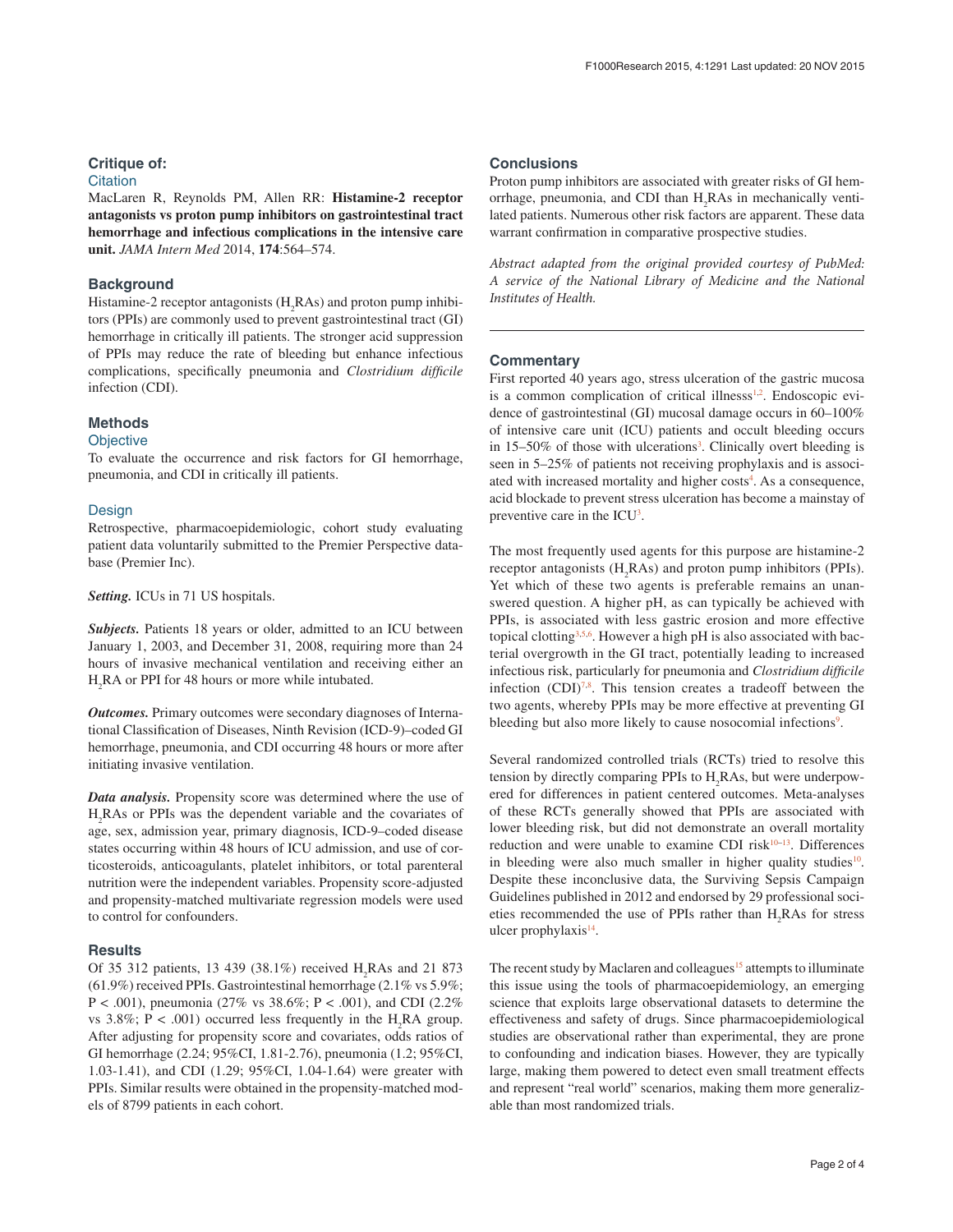<span id="page-2-0"></span>In the Maclaren study the authors used the Premier Perspective Database, the largest inpatient drug utilization database in the U.S., to compare the effectiveness of  $H_2$ RAs and PPIs among mechanically ventilated patients<sup>16</sup>. Eligible patients included adult ICU patients who were mechanically ventilated for at least 24 hours and received either an  $H_2RA$  or PPI for more than 48 hours. The investigators excluded patients admitted with GI bleeding or who received both types of acid suppression, and performed propensity score-adjusted and matched multivariate regression models to control for confounders. The primary outcomes were diagnoses of GI hemorrhage, pneumonia and CDI occurring at least 48 hours after the institution of mechanical ventilation. The key study findings were higher risks for GI hemorrhage, pneumonia and CDI in the PPI group as compared to the  $H_2RA$  group.

The increased risk of GI bleeding in patients receiving PPIs is perhaps the most surprising study result. One potential mechanism offered by the authors is that  $H_2$ RAs may ameliorate the oxidative stress after mucosal injury. This explanation is probably unlikely given that PPIs also mitigate ischemia-reperfusion in gastric ulcers $17,18$ , and the bulk of clinical evidence demonstrates decreased acid production with PPIs $3,10$ . A perhaps more plausible explanation is misclassification bias. Inaccuracies in data coding might have led to the inclusion of patients receiving PPIs as treatment for bleeding rather than prevention. Additionally, it is possible that among the 4,000 patients excluded from the study because they received both agents, some began on  $H_2$ RAs and then were switched to PPIs after a bleed, thus artificially lowering the observed incidence of bleeding in the  $H_2RA$ group. More consistent with the previous literature is that PPIs were associated with increased risk of pneumonia and CD[I19,20.](#page-3-0)

This study has several limitations that are common to all observational studies. In particular there is potential for unmeasured confounding by severity of illness, as might occur if PPI users were sicker and thus more prone to bleeding and infections unrelated to PPI use. The authors attempted to overcome this problem using a propensity score for the use of PPI. Although propensity scores can create balanced groups, it is still possible that the groups differed in systematic ways, since propensity scores can only account for measured variables $21$ .

Despite these limitations, this study challenges the dogma that PPIs are associated with a lower risk of GI hemorrhage in mechanical ventilation. This study also supports previous investigations demonstrating a link between PPIs and increased risk of pneumonia, and for the first time convincingly demonstrates an association with higher *Clostridium difficile* infection risk in critically ill patients.

## **Recommendation**

Given the limitations of current meta-analyses and the lack of high-quality RCT data, it is time for an appropriately powered randomized study comparing these two classes of acid-suppression agents for stress ulcer prophylaxis. Such a study should be powered not only for GI bleeding and infection but also for overall mortality, since data on GI bleeding and infection alone would not allow us to weigh those two competing risks. This trial might also include a group that would receive no prophylaxis at all if the patient tolerates enteral feeding. In the meantime, clinicians opting to provide stress ulcer prophylaxis should consider their own beliefs about the risks and attributable mortality of both bleeding and infections, as either drug can be justified as the agent of choice given the available literature. Yet at the same time, guidelines' recommendations endorsing PPIs are probably premature.

#### **Abbreviations**

GI: gastrointestinal; H<sub>2</sub>RAs: histamine-2 receptor antagonists; PPIs: proton pump inhibitors; PS: propensity score.

#### Competing interests

The authors declare that they have no competing interests.

#### Grant information

The author(s) declared that no grants were involved in supporting this work.

#### **References**

- 1. Skillman JJ, Silen W: **Acute gastroduodenal "stress" ulceration: barrier disruption of varied pathogenesis?** *Gastroenterology.* 1970; **59**(3): 478–482. **[PubMed Abstract](http://www.ncbi.nlm.nih.gov/pubmed/5458292)**
- 2. Lucas CE, Sugawa C, Riddle J, et al.: Natural history and surgical dilemma of **"stress" gastric bleeding.** *Arch Surg.* 1971; **102**(4): 266–273. **[PubMed Abstract](http://www.ncbi.nlm.nih.gov/pubmed/5553299)** | **[Publisher Full Text](http://dx.doi.org/10.1001/archsurg.1971.01350040028006)**
- Ali T, Harty RF: Stress-induced ulcer bleeding in critically ill patients. *Gastroenterol Clin North Am.* 2009; **38**(2): 245–265. **[PubMed Abstract](http://www.ncbi.nlm.nih.gov/pubmed/19446257)** | **[Publisher Full Text](http://dx.doi.org/10.1016/j.gtc.2009.03.002)**
- Cook DJ, Griffith LE, Walter SD, et al.: The attributable mortality and length of **intensive care unit stay of clinically important gastrointestinal bleeding in critically ill patients.** *Crit Care.* 2001; **5**(6): 368–375. **[PubMed Abstract](http://www.ncbi.nlm.nih.gov/pubmed/11737927)** | **[Publisher Full Text](http://dx.doi.org/10.1186/cc1071)** | **[Free Full Text](http://www.ncbi.nlm.nih.gov/pmc/articles/83859)**
- 5. Somberg L, Morris J Jr, Fantus R, *et al.*: **Intermittent intravenous pantoprazole and continuous cimetidine infusion: effect on gastric pH control in critically ill patients at risk of developing stress-related mucosal disease.** *J Trauma.* 2008; **64**(5): 1202–1210. **[PubMed Abstract](http://www.ncbi.nlm.nih.gov/pubmed/18469642)** | **[Publisher Full Text](http://dx.doi.org/10.1097/TA.0b013e31815e40b5)**
- 6. Fennerty MB: **Pathophysiology of the upper gastrointestinal tract in the critically ill patient: rationale for the therapeutic benefits of acid suppression.** *Crit Care Med.* 2002; **30**(6 Suppl): S351–355. **[PubMed Abstract](http://www.ncbi.nlm.nih.gov/pubmed/12072660)** | **[Publisher Full Text](http://dx.doi.org/10.1097/00003246-200206001-00002)**
- 7. Thorens J, Froehlich F, Schwizer W, *et al.*: **Bacterial overgrowth during treatment with omeprazole compared with cimetidine: a prospective randomised double blind study.** *Gut.* 1996; **39**(1): 54–59. **[PubMed Abstract](http://www.ncbi.nlm.nih.gov/pubmed/8881809)** | **[Publisher Full Text](http://dx.doi.org/10.1136/gut.39.1.54)** | **[Free Full Text](http://www.ncbi.nlm.nih.gov/pmc/articles/1383231)**
- 8. Eom CS, Jeon CY, Lim JW, et al.: Use of acid-suppressive drugs and risk **of pneumonia: a systematic review and meta-analysis.** *CMAJ.* 2011; **183**(3): 310–319.
	- **[PubMed Abstract](http://www.ncbi.nlm.nih.gov/pubmed/21173070)** | **[Publisher Full Text](http://dx.doi.org/10.1503/cmaj.092129)** | **[Free Full Text](http://www.ncbi.nlm.nih.gov/pmc/articles/3042441)**
- 9. Kahn JM, Doctor JN, Rubenfeld GD: **Stress ulcer prophylaxis in mechanically ventilated patients: integrating evidence and judgment using a decision analysis.** *Intensive Care Med.* 2006; **32**(8): 1151–1158. **[PubMed Abstract](http://www.ncbi.nlm.nih.gov/pubmed/16788804)** | **[Publisher Full Text](http://dx.doi.org/10.1007/s00134-006-0244-0)**
- 10. Alhazzani W, Alenezi F, Jaeschke RZ, *et al.*: **Proton pump inhibitors versus histamine 2 receptor antagonists for stress ulcer prophylaxis in critically ill**